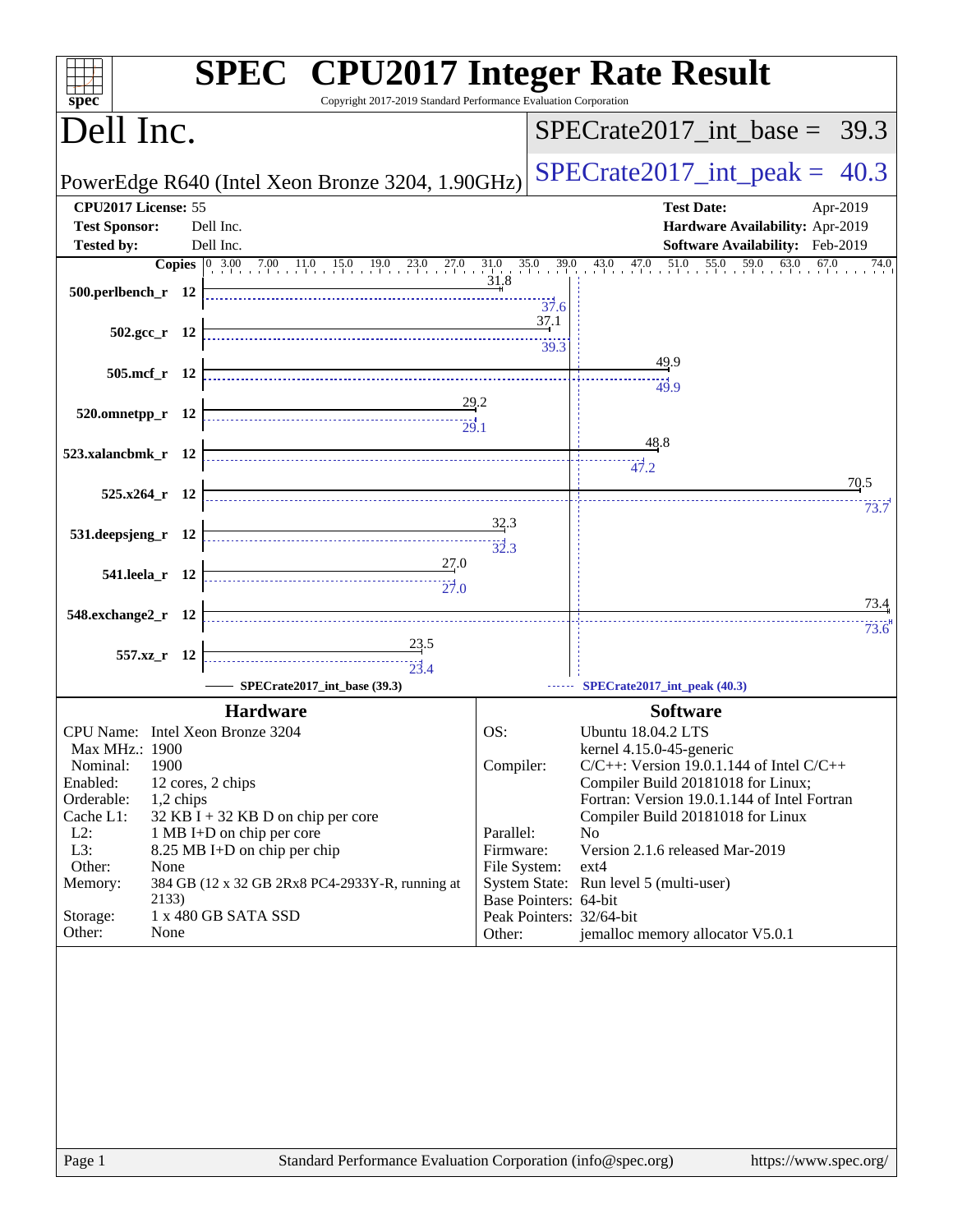| <b>SPEC CPU2017 Integer Rate Result</b><br>$spec*$<br>Copyright 2017-2019 Standard Performance Evaluation Corporation |               |                |       |                |       |                |                                |                                 |                |              |                |              |                |              |
|-----------------------------------------------------------------------------------------------------------------------|---------------|----------------|-------|----------------|-------|----------------|--------------------------------|---------------------------------|----------------|--------------|----------------|--------------|----------------|--------------|
| Dell Inc.                                                                                                             |               |                |       |                |       |                | $SPECTate2017$ int base = 39.3 |                                 |                |              |                |              |                |              |
| $SPECrate2017\_int\_peak = 40.3$<br>PowerEdge R640 (Intel Xeon Bronze 3204, 1.90GHz)                                  |               |                |       |                |       |                |                                |                                 |                |              |                |              |                |              |
| CPU <sub>2017</sub> License: 55<br><b>Test Date:</b><br>Apr-2019                                                      |               |                |       |                |       |                |                                |                                 |                |              |                |              |                |              |
| <b>Test Sponsor:</b>                                                                                                  | Dell Inc.     |                |       |                |       |                |                                | Hardware Availability: Apr-2019 |                |              |                |              |                |              |
| <b>Tested by:</b>                                                                                                     | Dell Inc.     |                |       |                |       |                |                                | Software Availability: Feb-2019 |                |              |                |              |                |              |
| <b>Results Table</b>                                                                                                  |               |                |       |                |       |                |                                |                                 |                |              |                |              |                |              |
| <b>Base</b>                                                                                                           |               |                |       |                | Peak  |                |                                |                                 |                |              |                |              |                |              |
| <b>Benchmark</b>                                                                                                      | <b>Copies</b> | <b>Seconds</b> | Ratio | <b>Seconds</b> | Ratio | <b>Seconds</b> | Ratio                          | <b>Copies</b>                   | <b>Seconds</b> | <b>Ratio</b> | <b>Seconds</b> | <b>Ratio</b> | <b>Seconds</b> | <b>Ratio</b> |
| $500.$ perlbench_r                                                                                                    | 12            | 596            | 32.1  | 600            | 31.8  |                |                                | 12                              | 507            | 37.6         | 507            | 37.7         |                |              |
| $502.\text{gcc}$ <sub>r</sub>                                                                                         | 12            | 458            | 37.1  | 457            | 37.2  |                |                                | 12                              | 432            | 39.3         | 432            | 39.3         |                |              |
| $505$ .mcf r                                                                                                          | 12            | 388            | 50.0  | 388            | 49.9  |                |                                | 12                              | 388            | 49.9         | 388            | 49.9         |                |              |
| $520.0$ mnetpp_r                                                                                                      | 12            | 540            | 29.2  | 538            | 29.3  |                |                                | 12                              | 537            | 29.3         | 540            | 29.1         |                |              |
| 523.xalancbmk r                                                                                                       | 12            | <b>260</b>     | 48.8  | 260            | 48.8  |                |                                | 12                              | 268            | 47.3         | 268            | 47.2         |                |              |
| 525.x264 r                                                                                                            | 12            | 298            | 70.5  | 298            | 70.6  |                |                                | 12                              | 285            | 73.7         | 285            | 73.7         |                |              |

**[Submit Notes](http://www.spec.org/auto/cpu2017/Docs/result-fields.html#SubmitNotes)**

Results appear in the [order in which they were run](http://www.spec.org/auto/cpu2017/Docs/result-fields.html#RunOrder). Bold underlined text [indicates a median measurement](http://www.spec.org/auto/cpu2017/Docs/result-fields.html#Median).

[531.deepsjeng\\_r](http://www.spec.org/auto/cpu2017/Docs/benchmarks/531.deepsjeng_r.html) 12 **[425](http://www.spec.org/auto/cpu2017/Docs/result-fields.html#Median) [32.3](http://www.spec.org/auto/cpu2017/Docs/result-fields.html#Median)** 425 32.3 12 **[425](http://www.spec.org/auto/cpu2017/Docs/result-fields.html#Median) [32.3](http://www.spec.org/auto/cpu2017/Docs/result-fields.html#Median)** 425 32.3 [541.leela\\_r](http://www.spec.org/auto/cpu2017/Docs/benchmarks/541.leela_r.html) 12 736 27.0 **[737](http://www.spec.org/auto/cpu2017/Docs/result-fields.html#Median) [27.0](http://www.spec.org/auto/cpu2017/Docs/result-fields.html#Median)** 12 **[737](http://www.spec.org/auto/cpu2017/Docs/result-fields.html#Median) [27.0](http://www.spec.org/auto/cpu2017/Docs/result-fields.html#Median)** 736 27.0 [548.exchange2\\_r](http://www.spec.org/auto/cpu2017/Docs/benchmarks/548.exchange2_r.html) 12 427 73.6 **[428](http://www.spec.org/auto/cpu2017/Docs/result-fields.html#Median) [73.4](http://www.spec.org/auto/cpu2017/Docs/result-fields.html#Median)** 12 426 73.8 **[427](http://www.spec.org/auto/cpu2017/Docs/result-fields.html#Median) [73.6](http://www.spec.org/auto/cpu2017/Docs/result-fields.html#Median)** [557.xz\\_r](http://www.spec.org/auto/cpu2017/Docs/benchmarks/557.xz_r.html) 12 552 23.5 **[552](http://www.spec.org/auto/cpu2017/Docs/result-fields.html#Median) [23.5](http://www.spec.org/auto/cpu2017/Docs/result-fields.html#Median)** 12 553 23.4 **[553](http://www.spec.org/auto/cpu2017/Docs/result-fields.html#Median) [23.4](http://www.spec.org/auto/cpu2017/Docs/result-fields.html#Median)**

 The numactl mechanism was used to bind copies to processors. The config file option 'submit' was used to generate numactl commands to bind each copy to a specific processor. For details, please see the config file.

#### **[Operating System Notes](http://www.spec.org/auto/cpu2017/Docs/result-fields.html#OperatingSystemNotes)**

Stack size set to unlimited using "ulimit -s unlimited"

**[SPECrate2017\\_int\\_base =](http://www.spec.org/auto/cpu2017/Docs/result-fields.html#SPECrate2017intbase) 39.3 [SPECrate2017\\_int\\_peak =](http://www.spec.org/auto/cpu2017/Docs/result-fields.html#SPECrate2017intpeak) 40.3**

#### **[General Notes](http://www.spec.org/auto/cpu2017/Docs/result-fields.html#GeneralNotes)**

Environment variables set by runcpu before the start of the run: LD\_LIBRARY\_PATH = "/home/cpu2017/lib/ia32:/home/cpu2017/lib/intel64:/home/cpu2017/je5.0.1-32:/home/cpu2017/je5.0.1-64" Binaries compiled on a system with 1x Intel Core i9-7900X CPU + 32GB RAM memory using Redhat Enterprise Linux 7.5 Yes: The test sponsor attests, as of date of publication, that CVE-2017-5754 (Meltdown) is mitigated in the system as tested and documented. Yes: The test sponsor attests, as of date of publication, that CVE-2017-5753 (Spectre variant 1) is mitigated in the system as tested and documented. Yes: The test sponsor attests, as of date of publication, that CVE-2017-5715 (Spectre variant 2) is mitigated in the system as tested and documented. Transparent Huge Pages enabled by default Prior to runcpu invocation Filesystem page cache synced and cleared with: sync; echo 3> /proc/sys/vm/drop\_caches runcpu command invoked through numactl i.e.:

**(Continued on next page)**

| Page 2 | Standard Performance Evaluation Corporation (info@spec.org) | https://www.spec.org/ |
|--------|-------------------------------------------------------------|-----------------------|
|--------|-------------------------------------------------------------|-----------------------|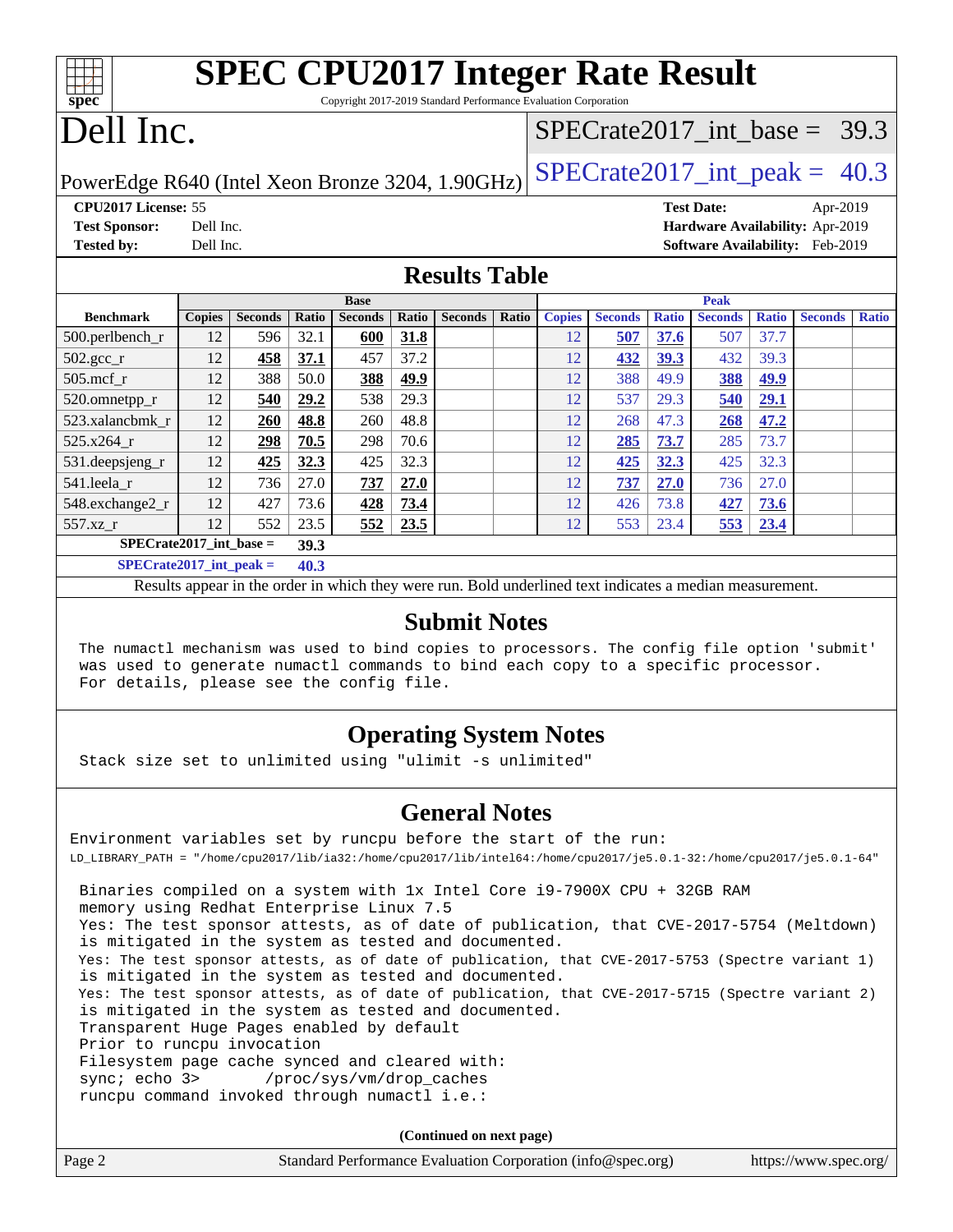| <b>SPEC CPU2017 Integer Rate Result</b>                                                                                                                                                                                                                                                                                                                                                                                                                                                                                                                                                                                                                                                                                                                                                                                                                                                                                                                                                                                                                                                                                                                                                                                                                                                                                                                                                              |                                  |
|------------------------------------------------------------------------------------------------------------------------------------------------------------------------------------------------------------------------------------------------------------------------------------------------------------------------------------------------------------------------------------------------------------------------------------------------------------------------------------------------------------------------------------------------------------------------------------------------------------------------------------------------------------------------------------------------------------------------------------------------------------------------------------------------------------------------------------------------------------------------------------------------------------------------------------------------------------------------------------------------------------------------------------------------------------------------------------------------------------------------------------------------------------------------------------------------------------------------------------------------------------------------------------------------------------------------------------------------------------------------------------------------------|----------------------------------|
| spec <sup>®</sup><br>Copyright 2017-2019 Standard Performance Evaluation Corporation<br>Dell Inc.                                                                                                                                                                                                                                                                                                                                                                                                                                                                                                                                                                                                                                                                                                                                                                                                                                                                                                                                                                                                                                                                                                                                                                                                                                                                                                    | $SPECTate2017\_int\_base = 39.3$ |
| PowerEdge R640 (Intel Xeon Bronze 3204, 1.90GHz)                                                                                                                                                                                                                                                                                                                                                                                                                                                                                                                                                                                                                                                                                                                                                                                                                                                                                                                                                                                                                                                                                                                                                                                                                                                                                                                                                     | $SPECTate2017\_int\_peak = 40.3$ |
| CPU2017 License: 55                                                                                                                                                                                                                                                                                                                                                                                                                                                                                                                                                                                                                                                                                                                                                                                                                                                                                                                                                                                                                                                                                                                                                                                                                                                                                                                                                                                  | <b>Test Date:</b><br>Apr-2019    |
| <b>Test Sponsor:</b><br>Dell Inc.                                                                                                                                                                                                                                                                                                                                                                                                                                                                                                                                                                                                                                                                                                                                                                                                                                                                                                                                                                                                                                                                                                                                                                                                                                                                                                                                                                    | Hardware Availability: Apr-2019  |
| Dell Inc.<br><b>Tested by:</b>                                                                                                                                                                                                                                                                                                                                                                                                                                                                                                                                                                                                                                                                                                                                                                                                                                                                                                                                                                                                                                                                                                                                                                                                                                                                                                                                                                       | Software Availability: Feb-2019  |
| <b>General Notes (Continued)</b>                                                                                                                                                                                                                                                                                                                                                                                                                                                                                                                                                                                                                                                                                                                                                                                                                                                                                                                                                                                                                                                                                                                                                                                                                                                                                                                                                                     |                                  |
| numactl --interleave=all runcpu <etc></etc>                                                                                                                                                                                                                                                                                                                                                                                                                                                                                                                                                                                                                                                                                                                                                                                                                                                                                                                                                                                                                                                                                                                                                                                                                                                                                                                                                          |                                  |
| jemalloc, a general purpose malloc implementation                                                                                                                                                                                                                                                                                                                                                                                                                                                                                                                                                                                                                                                                                                                                                                                                                                                                                                                                                                                                                                                                                                                                                                                                                                                                                                                                                    |                                  |
| built with the RedHat Enterprise 7.5, and the system compiler gcc 4.8.5<br>sources available from jemalloc.net or https://github.com/jemalloc/jemalloc/releases                                                                                                                                                                                                                                                                                                                                                                                                                                                                                                                                                                                                                                                                                                                                                                                                                                                                                                                                                                                                                                                                                                                                                                                                                                      |                                  |
| <b>Platform Notes</b>                                                                                                                                                                                                                                                                                                                                                                                                                                                                                                                                                                                                                                                                                                                                                                                                                                                                                                                                                                                                                                                                                                                                                                                                                                                                                                                                                                                |                                  |
| BIOS settings:<br>ADDDC setting disabled<br>Virtualization Technology disabled<br>DCU Streamer Prefetcher disabled<br>System Profile set to Custom<br>CPU Performance set to Maximum Performance<br>C States set to Autonomous<br>C1E disabled<br>Uncore Frequency set to Dynamic<br>Energy Efficiency Policy set to Performance<br>Memory Patrol Scrub disabled<br>CPU Interconnect Bus Link Power Management disabled<br>PCI ASPM L1 Link Power Management disabled<br>Sysinfo program /home/cpu2017/bin/sysinfo<br>Rev: r5974 of 2018-05-19 9bcde8f2999c33d61f64985e45859ea9<br>running on intel-sut Mon Apr 1 19:37:48 2019<br>SUT (System Under Test) info as seen by some common utilities.<br>For more information on this section, see<br>https://www.spec.org/cpu2017/Docs/config.html#sysinfo<br>From /proc/cpuinfo<br>model name : Intel(R) Xeon(R) Bronze 3204 CPU @ 1.90GHz<br>"physical id"s (chips)<br>12 "processors"<br>cores, siblings (Caution: counting these is hw and system dependent. The following<br>excerpts from /proc/cpuinfo might not be reliable. Use with caution.)<br>cpu cores : 6<br>siblings : 6<br>physical 0: cores 0 1 2 3 4 5<br>physical 1: cores 0 1 2 3 4 5<br>From 1scpu:<br>Architecture:<br>x86_64<br>32-bit, 64-bit<br>$CPU op-mode(s):$<br>Byte Order:<br>Little Endian<br>CPU(s):<br>12.<br>On-line CPU(s) list: $0-11$<br>Thread(s) per core: $1$ |                                  |
|                                                                                                                                                                                                                                                                                                                                                                                                                                                                                                                                                                                                                                                                                                                                                                                                                                                                                                                                                                                                                                                                                                                                                                                                                                                                                                                                                                                                      |                                  |
| (Continued on next page)<br>Page 3<br>Standard Performance Evaluation Corporation (info@spec.org)                                                                                                                                                                                                                                                                                                                                                                                                                                                                                                                                                                                                                                                                                                                                                                                                                                                                                                                                                                                                                                                                                                                                                                                                                                                                                                    | https://www.spec.org/            |
|                                                                                                                                                                                                                                                                                                                                                                                                                                                                                                                                                                                                                                                                                                                                                                                                                                                                                                                                                                                                                                                                                                                                                                                                                                                                                                                                                                                                      |                                  |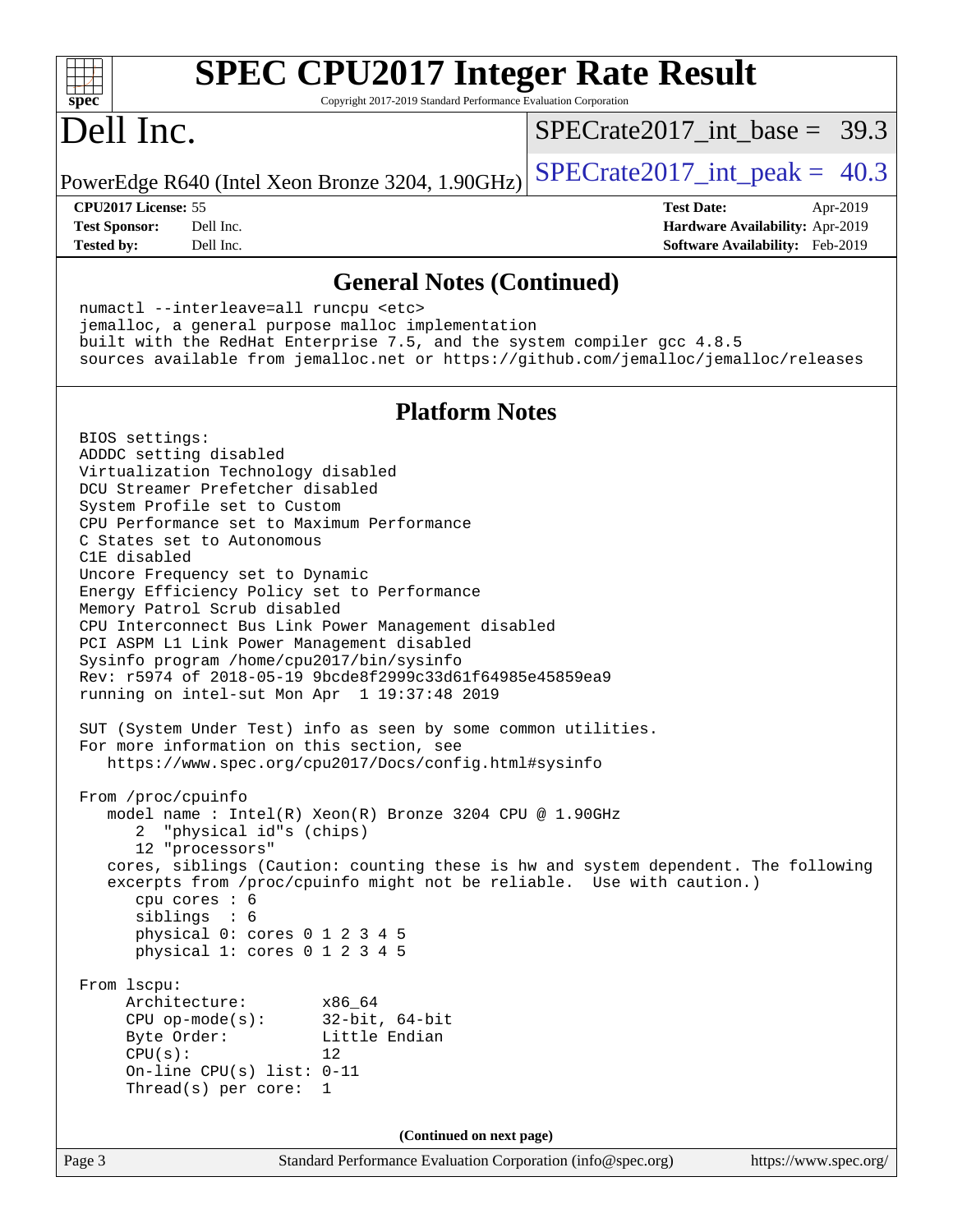|                                                                                                                                                                                                                                                                                                                                          | <b>SPEC CPU2017 Integer Rate Result</b>                         |                                                                                                                                                                                                                                                                                                                                                                                                                                                                                                                                  |
|------------------------------------------------------------------------------------------------------------------------------------------------------------------------------------------------------------------------------------------------------------------------------------------------------------------------------------------|-----------------------------------------------------------------|----------------------------------------------------------------------------------------------------------------------------------------------------------------------------------------------------------------------------------------------------------------------------------------------------------------------------------------------------------------------------------------------------------------------------------------------------------------------------------------------------------------------------------|
| $spec^*$                                                                                                                                                                                                                                                                                                                                 | Copyright 2017-2019 Standard Performance Evaluation Corporation |                                                                                                                                                                                                                                                                                                                                                                                                                                                                                                                                  |
| Dell Inc.                                                                                                                                                                                                                                                                                                                                |                                                                 | SPECrate2017 int base = $39.3$                                                                                                                                                                                                                                                                                                                                                                                                                                                                                                   |
|                                                                                                                                                                                                                                                                                                                                          | PowerEdge R640 (Intel Xeon Bronze 3204, 1.90GHz)                | $SPECTate2017\_int\_peak = 40.3$                                                                                                                                                                                                                                                                                                                                                                                                                                                                                                 |
| CPU2017 License: 55                                                                                                                                                                                                                                                                                                                      |                                                                 | <b>Test Date:</b><br>Apr-2019                                                                                                                                                                                                                                                                                                                                                                                                                                                                                                    |
| <b>Test Sponsor:</b><br>Dell Inc.<br><b>Tested by:</b><br>Dell Inc.                                                                                                                                                                                                                                                                      |                                                                 | Hardware Availability: Apr-2019<br><b>Software Availability:</b> Feb-2019                                                                                                                                                                                                                                                                                                                                                                                                                                                        |
|                                                                                                                                                                                                                                                                                                                                          | <b>Platform Notes (Continued)</b>                               |                                                                                                                                                                                                                                                                                                                                                                                                                                                                                                                                  |
| $Core(s)$ per socket:                                                                                                                                                                                                                                                                                                                    | 6                                                               |                                                                                                                                                                                                                                                                                                                                                                                                                                                                                                                                  |
| Socket(s):                                                                                                                                                                                                                                                                                                                               | 2                                                               |                                                                                                                                                                                                                                                                                                                                                                                                                                                                                                                                  |
| NUMA $node(s)$ :                                                                                                                                                                                                                                                                                                                         | 2                                                               |                                                                                                                                                                                                                                                                                                                                                                                                                                                                                                                                  |
| Vendor ID:                                                                                                                                                                                                                                                                                                                               | GenuineIntel                                                    |                                                                                                                                                                                                                                                                                                                                                                                                                                                                                                                                  |
| CPU family:<br>Model:                                                                                                                                                                                                                                                                                                                    | 6<br>85                                                         |                                                                                                                                                                                                                                                                                                                                                                                                                                                                                                                                  |
| Model name:                                                                                                                                                                                                                                                                                                                              | Intel(R) Xeon(R) Bronze 3204 CPU @ 1.90GHz                      |                                                                                                                                                                                                                                                                                                                                                                                                                                                                                                                                  |
| Stepping:                                                                                                                                                                                                                                                                                                                                | 6                                                               |                                                                                                                                                                                                                                                                                                                                                                                                                                                                                                                                  |
| CPU MHz:                                                                                                                                                                                                                                                                                                                                 | 1886.290                                                        |                                                                                                                                                                                                                                                                                                                                                                                                                                                                                                                                  |
| BogoMIPS:                                                                                                                                                                                                                                                                                                                                | 3800.00                                                         |                                                                                                                                                                                                                                                                                                                                                                                                                                                                                                                                  |
| Virtualization:                                                                                                                                                                                                                                                                                                                          | $VT - x$                                                        |                                                                                                                                                                                                                                                                                                                                                                                                                                                                                                                                  |
| Lld cache:<br>Lli cache:                                                                                                                                                                                                                                                                                                                 | 32K<br>32K                                                      |                                                                                                                                                                                                                                                                                                                                                                                                                                                                                                                                  |
| L2 cache:                                                                                                                                                                                                                                                                                                                                | 1024K                                                           |                                                                                                                                                                                                                                                                                                                                                                                                                                                                                                                                  |
| L3 cache:                                                                                                                                                                                                                                                                                                                                | 8448K                                                           |                                                                                                                                                                                                                                                                                                                                                                                                                                                                                                                                  |
| NUMA $node0$ $CPU(s)$ :                                                                                                                                                                                                                                                                                                                  | 0, 2, 4, 6, 8, 10                                               |                                                                                                                                                                                                                                                                                                                                                                                                                                                                                                                                  |
| NUMA $node1$ $CPU(s):$                                                                                                                                                                                                                                                                                                                   | 1, 3, 5, 7, 9, 11                                               |                                                                                                                                                                                                                                                                                                                                                                                                                                                                                                                                  |
| Flaqs:                                                                                                                                                                                                                                                                                                                                   |                                                                 | fpu vme de pse tsc msr pae mce cx8 apic sep mtrr pge mca cmov                                                                                                                                                                                                                                                                                                                                                                                                                                                                    |
|                                                                                                                                                                                                                                                                                                                                          |                                                                 | pat pse36 clflush dts acpi mmx fxsr sse sse2 ss ht tm pbe syscall nx pdpe1gb rdtscp<br>lm constant_tsc art arch_perfmon pebs bts rep_good nopl xtopology nonstop_tsc cpuid<br>aperfmperf pni pclmulqdq dtes64 monitor ds_cpl vmx smx est tm2 ssse3 sdbg fma cx16<br>xtpr pdcm pcid dca sse4_1 sse4_2 x2apic movbe popcnt aes xsave avx f16c rdrand<br>lahf_lm abm 3dnowprefetch cpuid_fault epb cat_13 cdp_13 invpcid_single ssbd mba ibrs<br>ibpb stibp ibrs_enhanced tpr_shadow vnmi flexpriority ept vpid fsgsbase tsc_adjust |
|                                                                                                                                                                                                                                                                                                                                          | ospke avx512_vnni flush_l1d arch_capabilities                   | bmil hle avx2 smep bmi2 erms invpcid rtm cqm mpx rdt_a avx512f avx512dq rdseed adx<br>smap clflushopt clwb intel_pt avx512cd avx512bw avx512vl xsaveopt xsavec xgetbvl<br>xsaves cqm_llc cqm_occup_llc cqm_mbm_total cqm_mbm_local dtherm arat pln pts pku                                                                                                                                                                                                                                                                       |
| /proc/cpuinfo cache data<br>cache size : 8448 KB                                                                                                                                                                                                                                                                                         |                                                                 |                                                                                                                                                                                                                                                                                                                                                                                                                                                                                                                                  |
| physical chip.<br>$available: 2 nodes (0-1)$<br>node 0 cpus: 0 2 4 6 8 10<br>node 0 size: 192882 MB<br>node 0 free: 192495 MB<br>node 1 cpus: 1 3 5 7 9 11<br>node 1 size: 193513 MB<br>node 1 free: 193136 MB<br>node distances:<br>node<br>$\overline{0}$<br>$\overline{1}$<br>0 :<br>10<br>21<br>1:<br>21<br>10<br>From /proc/meminfo |                                                                 | From numactl --hardware WARNING: a numactl 'node' might or might not correspond to a                                                                                                                                                                                                                                                                                                                                                                                                                                             |
|                                                                                                                                                                                                                                                                                                                                          | (Continued on next page)                                        |                                                                                                                                                                                                                                                                                                                                                                                                                                                                                                                                  |
| Page 4                                                                                                                                                                                                                                                                                                                                   | Standard Performance Evaluation Corporation (info@spec.org)     | https://www.spec.org/                                                                                                                                                                                                                                                                                                                                                                                                                                                                                                            |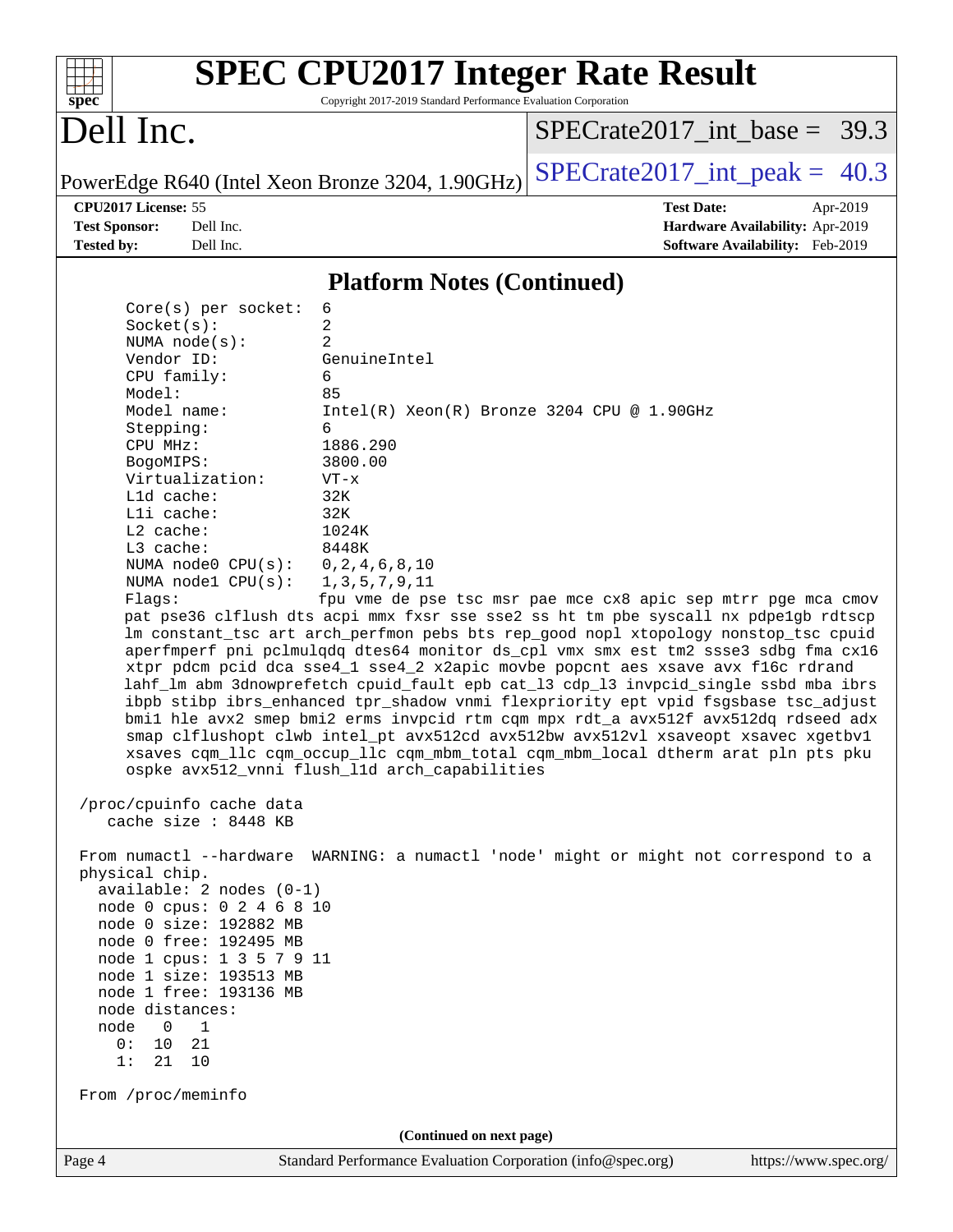| Dell Inc.<br>$SPECTate2017\_int\_peak = 40.3$<br>PowerEdge R640 (Intel Xeon Bronze 3204, 1.90GHz)<br>CPU2017 License: 55<br><b>Test Date:</b><br>Apr-2019<br><b>Test Sponsor:</b><br>Dell Inc.<br>Hardware Availability: Apr-2019<br><b>Tested by:</b><br>Dell Inc.<br>Software Availability: Feb-2019<br><b>Platform Notes (Continued)</b><br>MemTotal:<br>395668908 kB<br>HugePages_Total:<br>0<br>Hugepagesize:<br>2048 kB<br>/usr/bin/lsb_release -d<br>Ubuntu 18.04.2 LTS<br>From /etc/*release* /etc/*version*<br>debian_version: buster/sid<br>os-release:<br>NAME="Ubuntu"<br>VERSION="18.04.2 LTS (Bionic Beaver)"<br>ID=ubuntu<br>ID LIKE=debian<br>PRETTY_NAME="Ubuntu 18.04.2 LTS"<br>VERSION_ID="18.04"<br>HOME_URL="https://www.ubuntu.com/"<br>SUPPORT_URL="https://help.ubuntu.com/"<br>uname $-a$ :<br>Linux intel-sut 4.15.0-45-generic #48-Ubuntu SMP Tue Jan 29 16:28:13 UTC 2019 x86_64<br>x86_64 x86_64 GNU/Linux<br>Kernel self-reported vulnerability status:<br>CVE-2017-5754 (Meltdown):<br>Not affected<br>CVE-2017-5753 (Spectre variant 1): Mitigation: __user pointer sanitization<br>CVE-2017-5715 (Spectre variant 2): Mitigation: Enhanced IBRS, IBPB<br>run-level 5 Apr 1 16:36<br>SPEC is set to: /home/cpu2017<br>Filesystem<br>Type Size Used Avail Use% Mounted on<br>/dev/sda2<br>ext4 439G<br>27G 390G<br>$7\%$ /<br>Additional information from dmidecode follows. WARNING: Use caution when you interpret<br>this section. The 'dmidecode' program reads system data which is "intended to allow<br>hardware to be accurately determined", but the intent may not be met, as there are<br>frequent changes to hardware, firmware, and the "DMTF SMBIOS" standard.<br>BIOS Dell Inc. 2.1.6 03/03/2019<br>Memory:<br>12x 00AD063200AD HMA84GR7CJR4N-WM 32 GB 2 rank 2933, configured at 2133<br>12x Not Specified Not Specified<br>(End of data from sysinfo program) | <b>SPEC CPU2017 Integer Rate Result</b><br>Copyright 2017-2019 Standard Performance Evaluation Corporation<br>$spec^*$ |                                |
|---------------------------------------------------------------------------------------------------------------------------------------------------------------------------------------------------------------------------------------------------------------------------------------------------------------------------------------------------------------------------------------------------------------------------------------------------------------------------------------------------------------------------------------------------------------------------------------------------------------------------------------------------------------------------------------------------------------------------------------------------------------------------------------------------------------------------------------------------------------------------------------------------------------------------------------------------------------------------------------------------------------------------------------------------------------------------------------------------------------------------------------------------------------------------------------------------------------------------------------------------------------------------------------------------------------------------------------------------------------------------------------------------------------------------------------------------------------------------------------------------------------------------------------------------------------------------------------------------------------------------------------------------------------------------------------------------------------------------------------------------------------------------------------------------------------------------------------------------------------------------------------------------------------|------------------------------------------------------------------------------------------------------------------------|--------------------------------|
|                                                                                                                                                                                                                                                                                                                                                                                                                                                                                                                                                                                                                                                                                                                                                                                                                                                                                                                                                                                                                                                                                                                                                                                                                                                                                                                                                                                                                                                                                                                                                                                                                                                                                                                                                                                                                                                                                                               |                                                                                                                        | $SPECTate2017$ int base = 39.3 |
|                                                                                                                                                                                                                                                                                                                                                                                                                                                                                                                                                                                                                                                                                                                                                                                                                                                                                                                                                                                                                                                                                                                                                                                                                                                                                                                                                                                                                                                                                                                                                                                                                                                                                                                                                                                                                                                                                                               |                                                                                                                        |                                |
|                                                                                                                                                                                                                                                                                                                                                                                                                                                                                                                                                                                                                                                                                                                                                                                                                                                                                                                                                                                                                                                                                                                                                                                                                                                                                                                                                                                                                                                                                                                                                                                                                                                                                                                                                                                                                                                                                                               |                                                                                                                        |                                |
|                                                                                                                                                                                                                                                                                                                                                                                                                                                                                                                                                                                                                                                                                                                                                                                                                                                                                                                                                                                                                                                                                                                                                                                                                                                                                                                                                                                                                                                                                                                                                                                                                                                                                                                                                                                                                                                                                                               |                                                                                                                        |                                |
|                                                                                                                                                                                                                                                                                                                                                                                                                                                                                                                                                                                                                                                                                                                                                                                                                                                                                                                                                                                                                                                                                                                                                                                                                                                                                                                                                                                                                                                                                                                                                                                                                                                                                                                                                                                                                                                                                                               |                                                                                                                        |                                |
|                                                                                                                                                                                                                                                                                                                                                                                                                                                                                                                                                                                                                                                                                                                                                                                                                                                                                                                                                                                                                                                                                                                                                                                                                                                                                                                                                                                                                                                                                                                                                                                                                                                                                                                                                                                                                                                                                                               |                                                                                                                        |                                |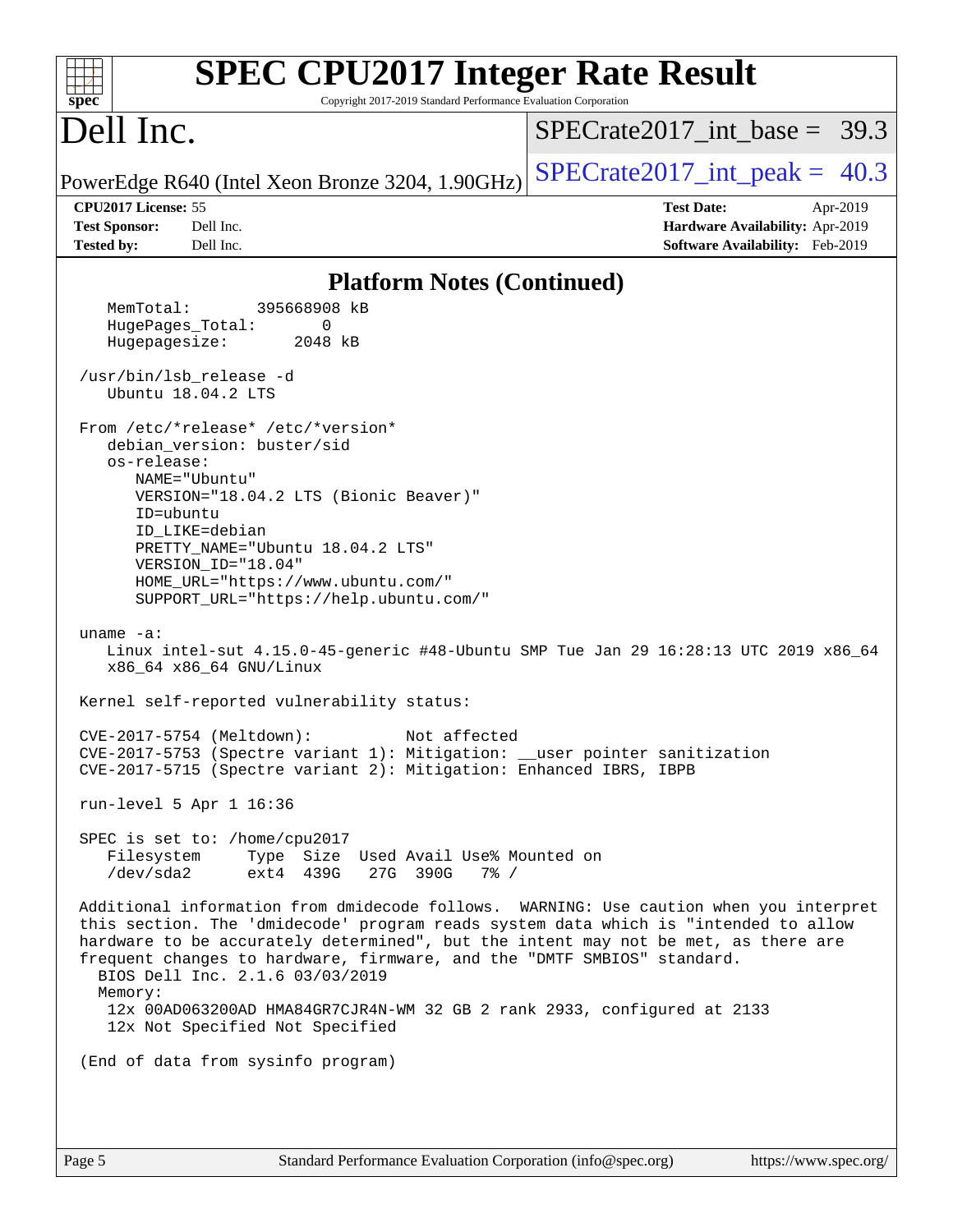| <b>SPEC CPU2017 Integer Rate Result</b><br>Copyright 2017-2019 Standard Performance Evaluation Corporation<br>spec                                                                 |                                                                                                     |
|------------------------------------------------------------------------------------------------------------------------------------------------------------------------------------|-----------------------------------------------------------------------------------------------------|
| Dell Inc.                                                                                                                                                                          | $SPECTate2017$ int base = 39.3                                                                      |
| PowerEdge R640 (Intel Xeon Bronze 3204, 1.90GHz)                                                                                                                                   | $SPECTate2017\_int\_peak = 40.3$                                                                    |
| CPU2017 License: 55<br><b>Test Sponsor:</b><br>Dell Inc.<br><b>Tested by:</b><br>Dell Inc.                                                                                         | <b>Test Date:</b><br>Apr-2019<br>Hardware Availability: Apr-2019<br>Software Availability: Feb-2019 |
| <b>Compiler Version Notes</b>                                                                                                                                                      |                                                                                                     |
| $502. \text{gcc\_r}(\text{peak})$<br>CC.                                                                                                                                           |                                                                                                     |
| $Intel(R)$ C Intel(R) 64 Compiler for applications running on $IA-32$ , Version<br>19.0.1.144 Build 20181018<br>Copyright (C) 1985-2018 Intel Corporation. All rights reserved.    |                                                                                                     |
|                                                                                                                                                                                    |                                                                                                     |
| 500.perlbench_r(base) 502.gcc_r(base) 505.mcf_r(base, peak)<br>CC.<br>525.x264_r(base, peak) 557.xz_r(base, peak)                                                                  |                                                                                                     |
| Intel(R) C Intel(R) 64 Compiler for applications running on Intel(R) 64,<br>Version 19.0.1.144 Build 20181018<br>Copyright (C) 1985-2018 Intel Corporation. All rights reserved.   |                                                                                                     |
| 500.perlbench_r(peak)<br>CC.                                                                                                                                                       |                                                                                                     |
| Intel(R) C Intel(R) 64 Compiler for applications running on Intel(R) 64,<br>Version 19.0.1.144 Build 20181018<br>Copyright (C) 1985-2018 Intel Corporation. All rights reserved.   |                                                                                                     |
| CXXC 523.xalancbmk_r(peak)                                                                                                                                                         |                                                                                                     |
| Intel(R) C++ Intel(R) 64 Compiler for applications running on IA-32, Version<br>19.0.1.144 Build 20181018<br>Copyright (C) 1985-2018 Intel Corporation. All rights reserved.       |                                                                                                     |
| CXXC 520.omnetpp_r(base, peak) 523.xalancbmk_r(base) 531.deepsjeng_r(base,<br>peak) 541.leela_r(base, peak)                                                                        |                                                                                                     |
| Intel(R) C++ Intel(R) 64 Compiler for applications running on Intel(R) 64,<br>Version 19.0.1.144 Build 20181018<br>Copyright (C) 1985-2018 Intel Corporation. All rights reserved. |                                                                                                     |
| FC 548.exchange2_r(base, peak)                                                                                                                                                     |                                                                                                     |
| Intel(R) Fortran Intel(R) 64 Compiler for applications running on Intel(R)<br>64, Version 19.0.1.144 Build 20181018                                                                |                                                                                                     |
| (Continued on next page)                                                                                                                                                           |                                                                                                     |
| Page 6<br>Standard Performance Evaluation Corporation (info@spec.org)                                                                                                              | https://www.spec.org/                                                                               |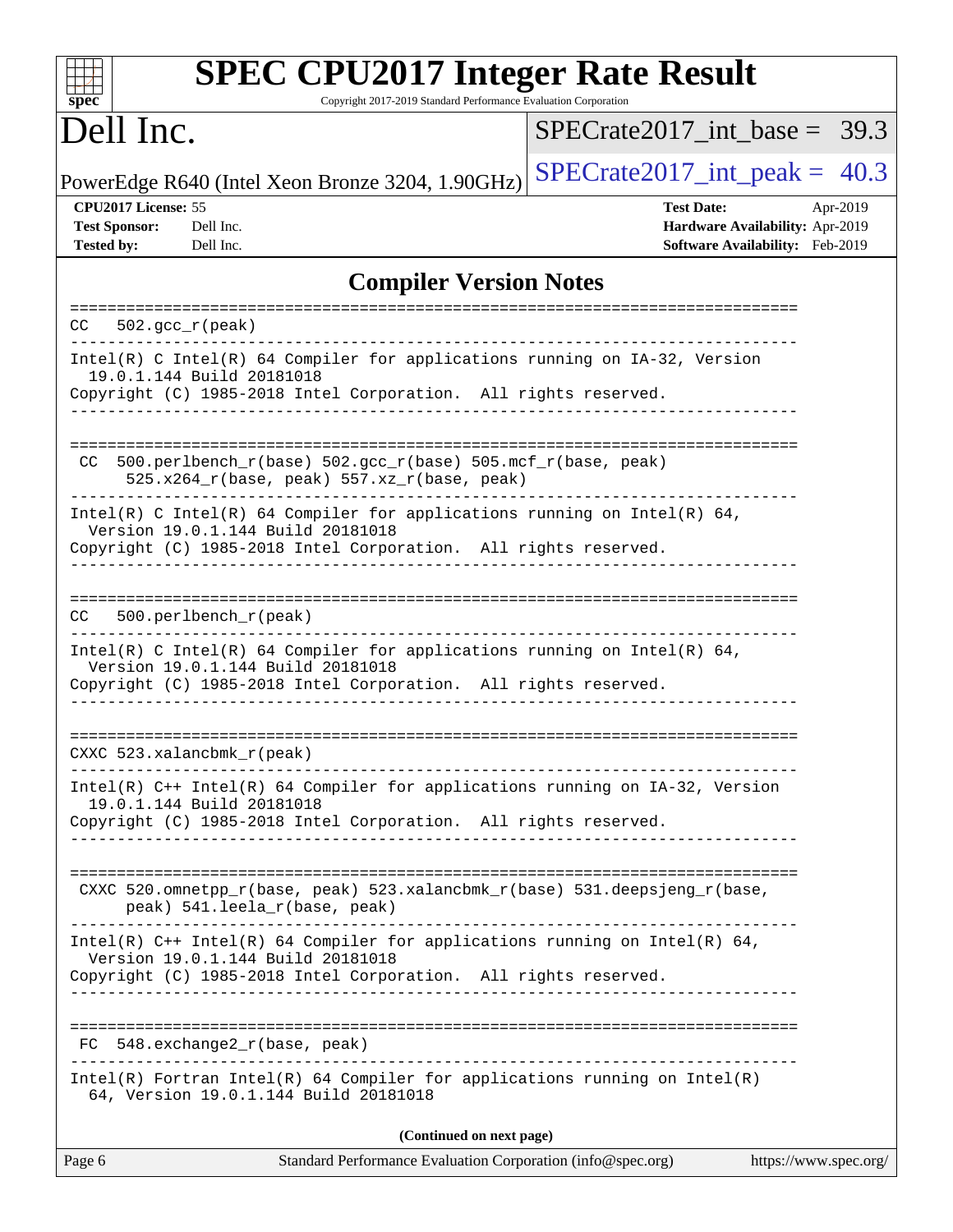#### $+\ +$ **[spec](http://www.spec.org/)**

# **[SPEC CPU2017 Integer Rate Result](http://www.spec.org/auto/cpu2017/Docs/result-fields.html#SPECCPU2017IntegerRateResult)**

Copyright 2017-2019 Standard Performance Evaluation Corporation

## Dell Inc.

SPECrate2017 int\_base =  $39.3$ 

PowerEdge R640 (Intel Xeon Bronze 3204, 1.90GHz)  $\text{SPECrate}2017\_int\_peak = 40.3$ 

**[CPU2017 License:](http://www.spec.org/auto/cpu2017/Docs/result-fields.html#CPU2017License)** 55 **[Test Date:](http://www.spec.org/auto/cpu2017/Docs/result-fields.html#TestDate)** Apr-2019 **[Test Sponsor:](http://www.spec.org/auto/cpu2017/Docs/result-fields.html#TestSponsor)** Dell Inc. **[Hardware Availability:](http://www.spec.org/auto/cpu2017/Docs/result-fields.html#HardwareAvailability)** Apr-2019 **[Tested by:](http://www.spec.org/auto/cpu2017/Docs/result-fields.html#Testedby)** Dell Inc. **[Software Availability:](http://www.spec.org/auto/cpu2017/Docs/result-fields.html#SoftwareAvailability)** Feb-2019

#### **[Compiler Version Notes \(Continued\)](http://www.spec.org/auto/cpu2017/Docs/result-fields.html#CompilerVersionNotes)**

Copyright (C) 1985-2018 Intel Corporation. All rights reserved. ------------------------------------------------------------------------------

#### **[Base Compiler Invocation](http://www.spec.org/auto/cpu2017/Docs/result-fields.html#BaseCompilerInvocation)**

[C benchmarks](http://www.spec.org/auto/cpu2017/Docs/result-fields.html#Cbenchmarks):  $\text{icc}$  -m64 -std=c11

[C++ benchmarks:](http://www.spec.org/auto/cpu2017/Docs/result-fields.html#CXXbenchmarks) [icpc -m64](http://www.spec.org/cpu2017/results/res2019q2/cpu2017-20190415-11965.flags.html#user_CXXbase_intel_icpc_64bit_4ecb2543ae3f1412ef961e0650ca070fec7b7afdcd6ed48761b84423119d1bf6bdf5cad15b44d48e7256388bc77273b966e5eb805aefd121eb22e9299b2ec9d9)

[Fortran benchmarks](http://www.spec.org/auto/cpu2017/Docs/result-fields.html#Fortranbenchmarks): [ifort -m64](http://www.spec.org/cpu2017/results/res2019q2/cpu2017-20190415-11965.flags.html#user_FCbase_intel_ifort_64bit_24f2bb282fbaeffd6157abe4f878425411749daecae9a33200eee2bee2fe76f3b89351d69a8130dd5949958ce389cf37ff59a95e7a40d588e8d3a57e0c3fd751)

#### **[Base Portability Flags](http://www.spec.org/auto/cpu2017/Docs/result-fields.html#BasePortabilityFlags)**

 500.perlbench\_r: [-DSPEC\\_LP64](http://www.spec.org/cpu2017/results/res2019q2/cpu2017-20190415-11965.flags.html#b500.perlbench_r_basePORTABILITY_DSPEC_LP64) [-DSPEC\\_LINUX\\_X64](http://www.spec.org/cpu2017/results/res2019q2/cpu2017-20190415-11965.flags.html#b500.perlbench_r_baseCPORTABILITY_DSPEC_LINUX_X64) 502.gcc\_r: [-DSPEC\\_LP64](http://www.spec.org/cpu2017/results/res2019q2/cpu2017-20190415-11965.flags.html#suite_basePORTABILITY502_gcc_r_DSPEC_LP64) 505.mcf\_r: [-DSPEC\\_LP64](http://www.spec.org/cpu2017/results/res2019q2/cpu2017-20190415-11965.flags.html#suite_basePORTABILITY505_mcf_r_DSPEC_LP64) 520.omnetpp\_r: [-DSPEC\\_LP64](http://www.spec.org/cpu2017/results/res2019q2/cpu2017-20190415-11965.flags.html#suite_basePORTABILITY520_omnetpp_r_DSPEC_LP64) 523.xalancbmk\_r: [-DSPEC\\_LP64](http://www.spec.org/cpu2017/results/res2019q2/cpu2017-20190415-11965.flags.html#suite_basePORTABILITY523_xalancbmk_r_DSPEC_LP64) [-DSPEC\\_LINUX](http://www.spec.org/cpu2017/results/res2019q2/cpu2017-20190415-11965.flags.html#b523.xalancbmk_r_baseCXXPORTABILITY_DSPEC_LINUX) 525.x264\_r: [-DSPEC\\_LP64](http://www.spec.org/cpu2017/results/res2019q2/cpu2017-20190415-11965.flags.html#suite_basePORTABILITY525_x264_r_DSPEC_LP64) 531.deepsjeng\_r: [-DSPEC\\_LP64](http://www.spec.org/cpu2017/results/res2019q2/cpu2017-20190415-11965.flags.html#suite_basePORTABILITY531_deepsjeng_r_DSPEC_LP64) 541.leela\_r: [-DSPEC\\_LP64](http://www.spec.org/cpu2017/results/res2019q2/cpu2017-20190415-11965.flags.html#suite_basePORTABILITY541_leela_r_DSPEC_LP64) 548.exchange2\_r: [-DSPEC\\_LP64](http://www.spec.org/cpu2017/results/res2019q2/cpu2017-20190415-11965.flags.html#suite_basePORTABILITY548_exchange2_r_DSPEC_LP64) 557.xz\_r: [-DSPEC\\_LP64](http://www.spec.org/cpu2017/results/res2019q2/cpu2017-20190415-11965.flags.html#suite_basePORTABILITY557_xz_r_DSPEC_LP64)

#### **[Base Optimization Flags](http://www.spec.org/auto/cpu2017/Docs/result-fields.html#BaseOptimizationFlags)**

#### [C benchmarks](http://www.spec.org/auto/cpu2017/Docs/result-fields.html#Cbenchmarks):

[-Wl,-z,muldefs](http://www.spec.org/cpu2017/results/res2019q2/cpu2017-20190415-11965.flags.html#user_CCbase_link_force_multiple1_b4cbdb97b34bdee9ceefcfe54f4c8ea74255f0b02a4b23e853cdb0e18eb4525ac79b5a88067c842dd0ee6996c24547a27a4b99331201badda8798ef8a743f577) [-xCORE-AVX512](http://www.spec.org/cpu2017/results/res2019q2/cpu2017-20190415-11965.flags.html#user_CCbase_f-xCORE-AVX512) [-ipo](http://www.spec.org/cpu2017/results/res2019q2/cpu2017-20190415-11965.flags.html#user_CCbase_f-ipo) [-O3](http://www.spec.org/cpu2017/results/res2019q2/cpu2017-20190415-11965.flags.html#user_CCbase_f-O3) [-no-prec-div](http://www.spec.org/cpu2017/results/res2019q2/cpu2017-20190415-11965.flags.html#user_CCbase_f-no-prec-div) [-qopt-mem-layout-trans=4](http://www.spec.org/cpu2017/results/res2019q2/cpu2017-20190415-11965.flags.html#user_CCbase_f-qopt-mem-layout-trans_fa39e755916c150a61361b7846f310bcdf6f04e385ef281cadf3647acec3f0ae266d1a1d22d972a7087a248fd4e6ca390a3634700869573d231a252c784941a8) [-L/usr/local/IntelCompiler19/compilers\\_and\\_libraries\\_2019.1.144/linux/compiler/lib/intel64](http://www.spec.org/cpu2017/results/res2019q2/cpu2017-20190415-11965.flags.html#user_CCbase_qkmalloc_link_f25da0aa8cf9bced0533715046f0c2fbfb1a7191e3e496916672e09b4c388a884c4c7e4862cb529343da2264b43416df65c99fd1ddbf5dd13ae6d3130cf47881) [-lqkmalloc](http://www.spec.org/cpu2017/results/res2019q2/cpu2017-20190415-11965.flags.html#user_CCbase_qkmalloc_link_lib_79a818439969f771c6bc311cfd333c00fc099dad35c030f5aab9dda831713d2015205805422f83de8875488a2991c0a156aaa600e1f9138f8fc37004abc96dc5)

#### [C++ benchmarks](http://www.spec.org/auto/cpu2017/Docs/result-fields.html#CXXbenchmarks):

[-Wl,-z,muldefs](http://www.spec.org/cpu2017/results/res2019q2/cpu2017-20190415-11965.flags.html#user_CXXbase_link_force_multiple1_b4cbdb97b34bdee9ceefcfe54f4c8ea74255f0b02a4b23e853cdb0e18eb4525ac79b5a88067c842dd0ee6996c24547a27a4b99331201badda8798ef8a743f577) [-xCORE-AVX512](http://www.spec.org/cpu2017/results/res2019q2/cpu2017-20190415-11965.flags.html#user_CXXbase_f-xCORE-AVX512) [-ipo](http://www.spec.org/cpu2017/results/res2019q2/cpu2017-20190415-11965.flags.html#user_CXXbase_f-ipo) [-O3](http://www.spec.org/cpu2017/results/res2019q2/cpu2017-20190415-11965.flags.html#user_CXXbase_f-O3) [-no-prec-div](http://www.spec.org/cpu2017/results/res2019q2/cpu2017-20190415-11965.flags.html#user_CXXbase_f-no-prec-div)

[-qopt-mem-layout-trans=4](http://www.spec.org/cpu2017/results/res2019q2/cpu2017-20190415-11965.flags.html#user_CXXbase_f-qopt-mem-layout-trans_fa39e755916c150a61361b7846f310bcdf6f04e385ef281cadf3647acec3f0ae266d1a1d22d972a7087a248fd4e6ca390a3634700869573d231a252c784941a8)

|            | -L/usr/local/IntelCompiler19/compilers_and_libraries_2019.1.144/linux/compiler/lib/intel64 |  |  |  |  |  |
|------------|--------------------------------------------------------------------------------------------|--|--|--|--|--|
| -lqkmalloc |                                                                                            |  |  |  |  |  |

**(Continued on next page)**

Page 7 Standard Performance Evaluation Corporation [\(info@spec.org\)](mailto:info@spec.org) <https://www.spec.org/>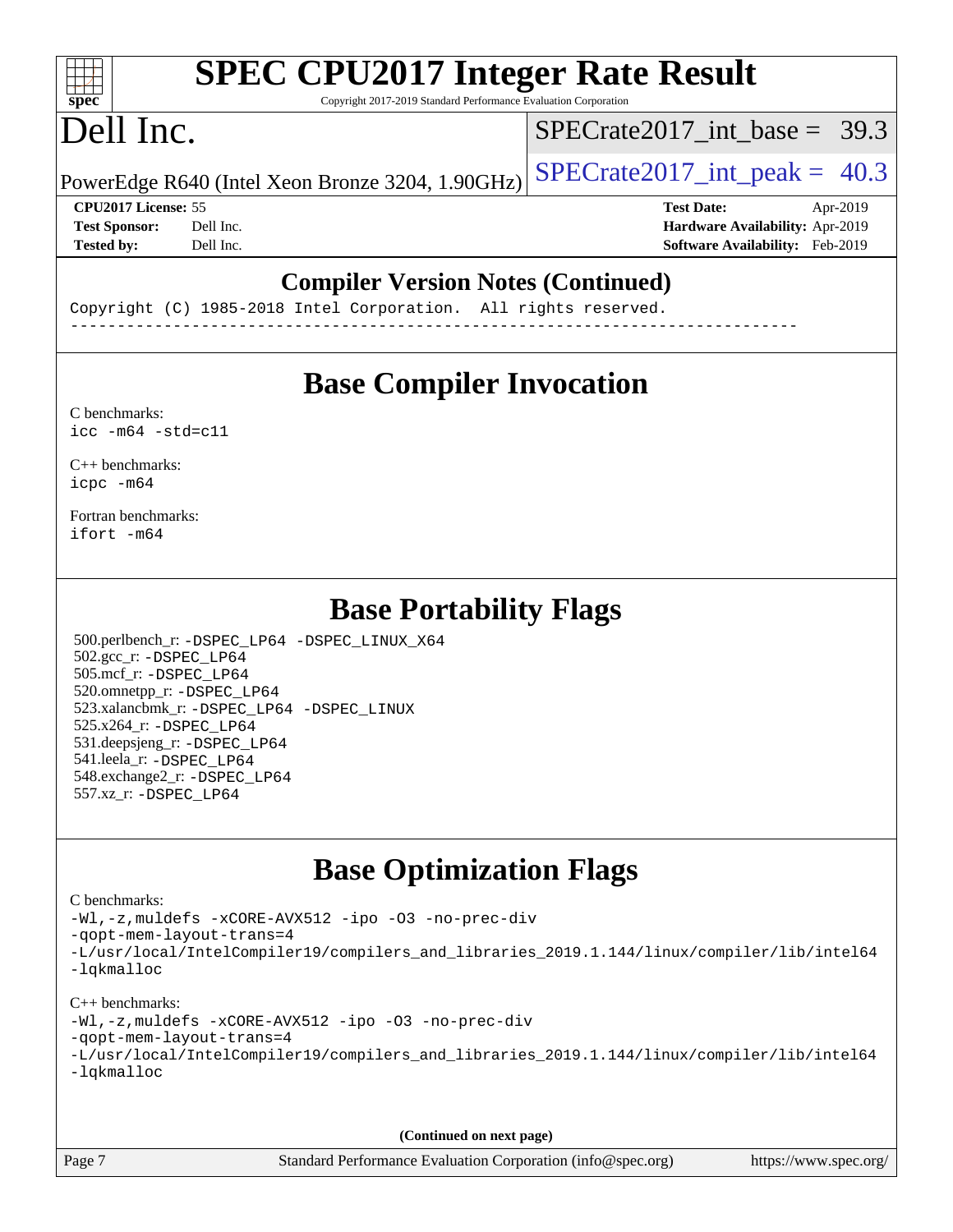

# **[SPEC CPU2017 Integer Rate Result](http://www.spec.org/auto/cpu2017/Docs/result-fields.html#SPECCPU2017IntegerRateResult)**

Copyright 2017-2019 Standard Performance Evaluation Corporation

# Dell Inc.

SPECrate2017 int\_base =  $39.3$ 

PowerEdge R640 (Intel Xeon Bronze 3204, 1.90GHz)  $\text{SPECrate}2017\_int\_peak = 40.3$ 

**[CPU2017 License:](http://www.spec.org/auto/cpu2017/Docs/result-fields.html#CPU2017License)** 55 **[Test Date:](http://www.spec.org/auto/cpu2017/Docs/result-fields.html#TestDate)** Apr-2019 **[Test Sponsor:](http://www.spec.org/auto/cpu2017/Docs/result-fields.html#TestSponsor)** Dell Inc. **[Hardware Availability:](http://www.spec.org/auto/cpu2017/Docs/result-fields.html#HardwareAvailability)** Apr-2019 **[Tested by:](http://www.spec.org/auto/cpu2017/Docs/result-fields.html#Testedby)** Dell Inc. **[Software Availability:](http://www.spec.org/auto/cpu2017/Docs/result-fields.html#SoftwareAvailability)** Feb-2019

### **[Base Optimization Flags \(Continued\)](http://www.spec.org/auto/cpu2017/Docs/result-fields.html#BaseOptimizationFlags)**

#### [Fortran benchmarks](http://www.spec.org/auto/cpu2017/Docs/result-fields.html#Fortranbenchmarks):

[-Wl,-z,muldefs](http://www.spec.org/cpu2017/results/res2019q2/cpu2017-20190415-11965.flags.html#user_FCbase_link_force_multiple1_b4cbdb97b34bdee9ceefcfe54f4c8ea74255f0b02a4b23e853cdb0e18eb4525ac79b5a88067c842dd0ee6996c24547a27a4b99331201badda8798ef8a743f577) [-xCORE-AVX512](http://www.spec.org/cpu2017/results/res2019q2/cpu2017-20190415-11965.flags.html#user_FCbase_f-xCORE-AVX512) [-ipo](http://www.spec.org/cpu2017/results/res2019q2/cpu2017-20190415-11965.flags.html#user_FCbase_f-ipo) [-O3](http://www.spec.org/cpu2017/results/res2019q2/cpu2017-20190415-11965.flags.html#user_FCbase_f-O3) [-no-prec-div](http://www.spec.org/cpu2017/results/res2019q2/cpu2017-20190415-11965.flags.html#user_FCbase_f-no-prec-div) [-qopt-mem-layout-trans=4](http://www.spec.org/cpu2017/results/res2019q2/cpu2017-20190415-11965.flags.html#user_FCbase_f-qopt-mem-layout-trans_fa39e755916c150a61361b7846f310bcdf6f04e385ef281cadf3647acec3f0ae266d1a1d22d972a7087a248fd4e6ca390a3634700869573d231a252c784941a8) [-nostandard-realloc-lhs](http://www.spec.org/cpu2017/results/res2019q2/cpu2017-20190415-11965.flags.html#user_FCbase_f_2003_std_realloc_82b4557e90729c0f113870c07e44d33d6f5a304b4f63d4c15d2d0f1fab99f5daaed73bdb9275d9ae411527f28b936061aa8b9c8f2d63842963b95c9dd6426b8a) [-align array32byte](http://www.spec.org/cpu2017/results/res2019q2/cpu2017-20190415-11965.flags.html#user_FCbase_align_array32byte_b982fe038af199962ba9a80c053b8342c548c85b40b8e86eb3cc33dee0d7986a4af373ac2d51c3f7cf710a18d62fdce2948f201cd044323541f22fc0fffc51b6) [-L/usr/local/IntelCompiler19/compilers\\_and\\_libraries\\_2019.1.144/linux/compiler/lib/intel64](http://www.spec.org/cpu2017/results/res2019q2/cpu2017-20190415-11965.flags.html#user_FCbase_qkmalloc_link_f25da0aa8cf9bced0533715046f0c2fbfb1a7191e3e496916672e09b4c388a884c4c7e4862cb529343da2264b43416df65c99fd1ddbf5dd13ae6d3130cf47881) [-lqkmalloc](http://www.spec.org/cpu2017/results/res2019q2/cpu2017-20190415-11965.flags.html#user_FCbase_qkmalloc_link_lib_79a818439969f771c6bc311cfd333c00fc099dad35c030f5aab9dda831713d2015205805422f83de8875488a2991c0a156aaa600e1f9138f8fc37004abc96dc5)

**[Peak Compiler Invocation](http://www.spec.org/auto/cpu2017/Docs/result-fields.html#PeakCompilerInvocation)**

[C benchmarks \(except as noted below\)](http://www.spec.org/auto/cpu2017/Docs/result-fields.html#Cbenchmarksexceptasnotedbelow): [icc -m64 -std=c11](http://www.spec.org/cpu2017/results/res2019q2/cpu2017-20190415-11965.flags.html#user_CCpeak_intel_icc_64bit_c11_33ee0cdaae7deeeab2a9725423ba97205ce30f63b9926c2519791662299b76a0318f32ddfffdc46587804de3178b4f9328c46fa7c2b0cd779d7a61945c91cd35)

502.gcc\_r: [icc -m32 -std=c11 -L/usr/local/IntelCompiler19/compilers\\_and\\_libraries\\_2019.1.144/linux/compiler/lib/ia32\\_lin](http://www.spec.org/cpu2017/results/res2019q2/cpu2017-20190415-11965.flags.html#user_peakCCLD502_gcc_r_intel_icc_40453ff6bf9521e1d4c2d3e2fb99253a88fa516366d57fe908127cec2d2803e1a519020f7199618d366f5331d17d60a40bdca38a56a807895183dcecb671b0e5)

[C++ benchmarks \(except as noted below\)](http://www.spec.org/auto/cpu2017/Docs/result-fields.html#CXXbenchmarksexceptasnotedbelow): [icpc -m64](http://www.spec.org/cpu2017/results/res2019q2/cpu2017-20190415-11965.flags.html#user_CXXpeak_intel_icpc_64bit_4ecb2543ae3f1412ef961e0650ca070fec7b7afdcd6ed48761b84423119d1bf6bdf5cad15b44d48e7256388bc77273b966e5eb805aefd121eb22e9299b2ec9d9)

523.xalancbmk\_r: [icpc -m32 -L/usr/local/IntelCompiler19/compilers\\_and\\_libraries\\_2019.1.144/linux/compiler/lib/ia32\\_lin](http://www.spec.org/cpu2017/results/res2019q2/cpu2017-20190415-11965.flags.html#user_peakCXXLD523_xalancbmk_r_intel_icpc_da1545662a59c569b62a27824af614167f9a0289efc0155d279b219af3bd2ccb3c10a77eb36bcb264d681e48d9166bbcec9d21ef2c85e5a63a687a8887ddded7)

[Fortran benchmarks](http://www.spec.org/auto/cpu2017/Docs/result-fields.html#Fortranbenchmarks): [ifort -m64](http://www.spec.org/cpu2017/results/res2019q2/cpu2017-20190415-11965.flags.html#user_FCpeak_intel_ifort_64bit_24f2bb282fbaeffd6157abe4f878425411749daecae9a33200eee2bee2fe76f3b89351d69a8130dd5949958ce389cf37ff59a95e7a40d588e8d3a57e0c3fd751)

#### **[Peak Portability Flags](http://www.spec.org/auto/cpu2017/Docs/result-fields.html#PeakPortabilityFlags)**

 500.perlbench\_r: [-DSPEC\\_LP64](http://www.spec.org/cpu2017/results/res2019q2/cpu2017-20190415-11965.flags.html#b500.perlbench_r_peakPORTABILITY_DSPEC_LP64) [-DSPEC\\_LINUX\\_X64](http://www.spec.org/cpu2017/results/res2019q2/cpu2017-20190415-11965.flags.html#b500.perlbench_r_peakCPORTABILITY_DSPEC_LINUX_X64) 502.gcc\_r: [-D\\_FILE\\_OFFSET\\_BITS=64](http://www.spec.org/cpu2017/results/res2019q2/cpu2017-20190415-11965.flags.html#user_peakPORTABILITY502_gcc_r_file_offset_bits_64_5ae949a99b284ddf4e95728d47cb0843d81b2eb0e18bdfe74bbf0f61d0b064f4bda2f10ea5eb90e1dcab0e84dbc592acfc5018bc955c18609f94ddb8d550002c) 505.mcf\_r: [-DSPEC\\_LP64](http://www.spec.org/cpu2017/results/res2019q2/cpu2017-20190415-11965.flags.html#suite_peakPORTABILITY505_mcf_r_DSPEC_LP64) 520.omnetpp\_r: [-DSPEC\\_LP64](http://www.spec.org/cpu2017/results/res2019q2/cpu2017-20190415-11965.flags.html#suite_peakPORTABILITY520_omnetpp_r_DSPEC_LP64) 523.xalancbmk\_r: [-D\\_FILE\\_OFFSET\\_BITS=64](http://www.spec.org/cpu2017/results/res2019q2/cpu2017-20190415-11965.flags.html#user_peakPORTABILITY523_xalancbmk_r_file_offset_bits_64_5ae949a99b284ddf4e95728d47cb0843d81b2eb0e18bdfe74bbf0f61d0b064f4bda2f10ea5eb90e1dcab0e84dbc592acfc5018bc955c18609f94ddb8d550002c) [-DSPEC\\_LINUX](http://www.spec.org/cpu2017/results/res2019q2/cpu2017-20190415-11965.flags.html#b523.xalancbmk_r_peakCXXPORTABILITY_DSPEC_LINUX) 525.x264\_r: [-DSPEC\\_LP64](http://www.spec.org/cpu2017/results/res2019q2/cpu2017-20190415-11965.flags.html#suite_peakPORTABILITY525_x264_r_DSPEC_LP64) 531.deepsjeng\_r: [-DSPEC\\_LP64](http://www.spec.org/cpu2017/results/res2019q2/cpu2017-20190415-11965.flags.html#suite_peakPORTABILITY531_deepsjeng_r_DSPEC_LP64) 541.leela\_r: [-DSPEC\\_LP64](http://www.spec.org/cpu2017/results/res2019q2/cpu2017-20190415-11965.flags.html#suite_peakPORTABILITY541_leela_r_DSPEC_LP64) 548.exchange2\_r: [-DSPEC\\_LP64](http://www.spec.org/cpu2017/results/res2019q2/cpu2017-20190415-11965.flags.html#suite_peakPORTABILITY548_exchange2_r_DSPEC_LP64) 557.xz\_r: [-DSPEC\\_LP64](http://www.spec.org/cpu2017/results/res2019q2/cpu2017-20190415-11965.flags.html#suite_peakPORTABILITY557_xz_r_DSPEC_LP64)

### **[Peak Optimization Flags](http://www.spec.org/auto/cpu2017/Docs/result-fields.html#PeakOptimizationFlags)**

[C benchmarks](http://www.spec.org/auto/cpu2017/Docs/result-fields.html#Cbenchmarks):

 500.perlbench\_r: [-Wl,-z,muldefs](http://www.spec.org/cpu2017/results/res2019q2/cpu2017-20190415-11965.flags.html#user_peakEXTRA_LDFLAGS500_perlbench_r_link_force_multiple1_b4cbdb97b34bdee9ceefcfe54f4c8ea74255f0b02a4b23e853cdb0e18eb4525ac79b5a88067c842dd0ee6996c24547a27a4b99331201badda8798ef8a743f577) [-prof-gen](http://www.spec.org/cpu2017/results/res2019q2/cpu2017-20190415-11965.flags.html#user_peakPASS1_CFLAGSPASS1_LDFLAGS500_perlbench_r_prof_gen_5aa4926d6013ddb2a31985c654b3eb18169fc0c6952a63635c234f711e6e63dd76e94ad52365559451ec499a2cdb89e4dc58ba4c67ef54ca681ffbe1461d6b36)(pass 1) [-prof-use](http://www.spec.org/cpu2017/results/res2019q2/cpu2017-20190415-11965.flags.html#user_peakPASS2_CFLAGSPASS2_LDFLAGS500_perlbench_r_prof_use_1a21ceae95f36a2b53c25747139a6c16ca95bd9def2a207b4f0849963b97e94f5260e30a0c64f4bb623698870e679ca08317ef8150905d41bd88c6f78df73f19)(pass 2) [-ipo](http://www.spec.org/cpu2017/results/res2019q2/cpu2017-20190415-11965.flags.html#user_peakPASS1_COPTIMIZEPASS2_COPTIMIZE500_perlbench_r_f-ipo) [-xCORE-AVX512](http://www.spec.org/cpu2017/results/res2019q2/cpu2017-20190415-11965.flags.html#user_peakPASS2_COPTIMIZE500_perlbench_r_f-xCORE-AVX512) [-O3](http://www.spec.org/cpu2017/results/res2019q2/cpu2017-20190415-11965.flags.html#user_peakPASS1_COPTIMIZEPASS2_COPTIMIZE500_perlbench_r_f-O3) [-no-prec-div](http://www.spec.org/cpu2017/results/res2019q2/cpu2017-20190415-11965.flags.html#user_peakPASS1_COPTIMIZEPASS2_COPTIMIZE500_perlbench_r_f-no-prec-div) [-qopt-mem-layout-trans=4](http://www.spec.org/cpu2017/results/res2019q2/cpu2017-20190415-11965.flags.html#user_peakPASS1_COPTIMIZEPASS2_COPTIMIZE500_perlbench_r_f-qopt-mem-layout-trans_fa39e755916c150a61361b7846f310bcdf6f04e385ef281cadf3647acec3f0ae266d1a1d22d972a7087a248fd4e6ca390a3634700869573d231a252c784941a8)

**(Continued on next page)**

Page 8 Standard Performance Evaluation Corporation [\(info@spec.org\)](mailto:info@spec.org) <https://www.spec.org/>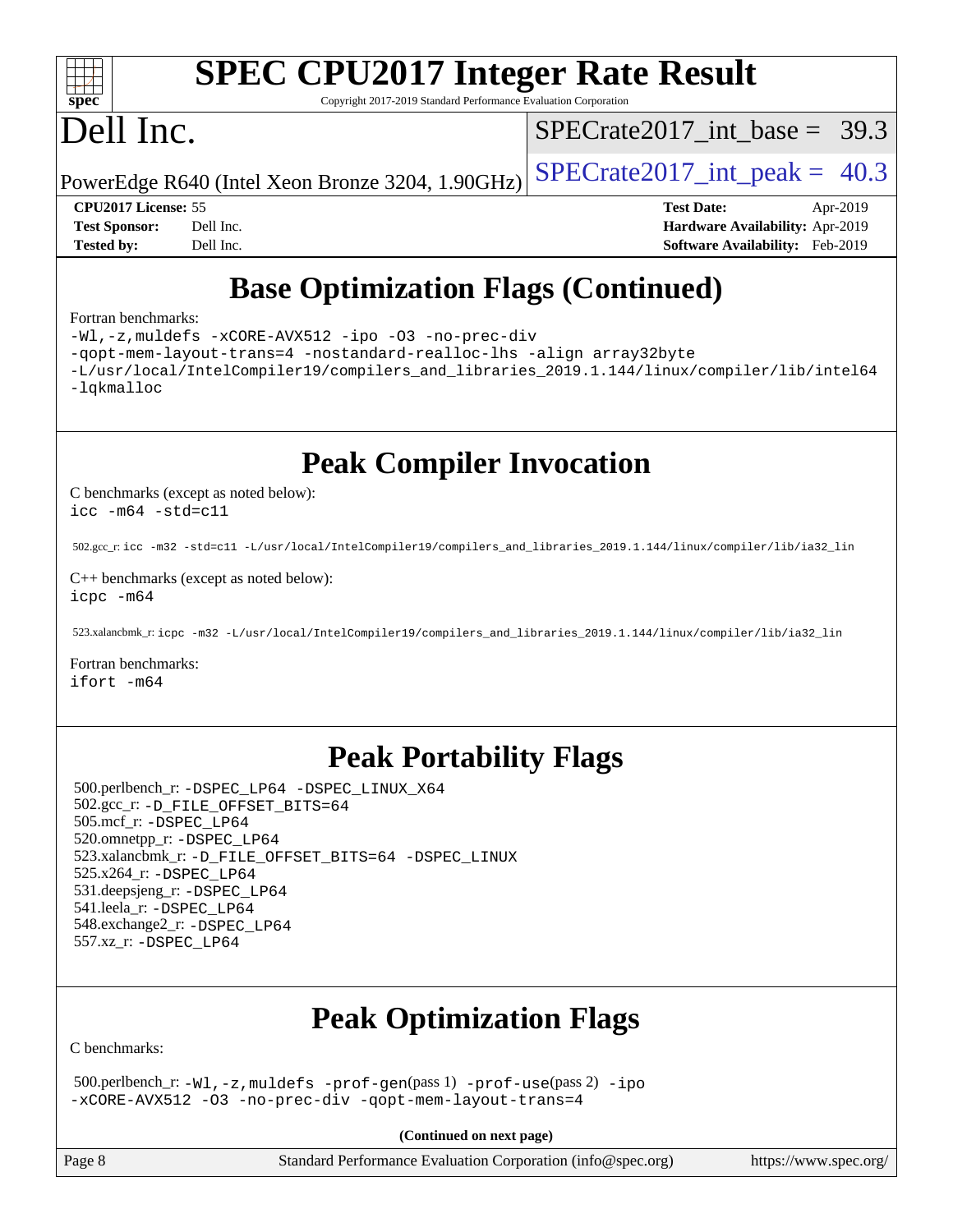

# **[SPEC CPU2017 Integer Rate Result](http://www.spec.org/auto/cpu2017/Docs/result-fields.html#SPECCPU2017IntegerRateResult)**

Copyright 2017-2019 Standard Performance Evaluation Corporation

## Dell Inc.

SPECrate2017 int\_base =  $39.3$ 

PowerEdge R640 (Intel Xeon Bronze 3204, 1.90GHz)  $\text{SPECrate}2017\_int\_peak = 40.3$ 

**[CPU2017 License:](http://www.spec.org/auto/cpu2017/Docs/result-fields.html#CPU2017License)** 55 **[Test Date:](http://www.spec.org/auto/cpu2017/Docs/result-fields.html#TestDate)** Apr-2019 **[Test Sponsor:](http://www.spec.org/auto/cpu2017/Docs/result-fields.html#TestSponsor)** Dell Inc. **[Hardware Availability:](http://www.spec.org/auto/cpu2017/Docs/result-fields.html#HardwareAvailability)** Apr-2019 **[Tested by:](http://www.spec.org/auto/cpu2017/Docs/result-fields.html#Testedby)** Dell Inc. **[Software Availability:](http://www.spec.org/auto/cpu2017/Docs/result-fields.html#SoftwareAvailability)** Feb-2019

## **[Peak Optimization Flags \(Continued\)](http://www.spec.org/auto/cpu2017/Docs/result-fields.html#PeakOptimizationFlags)**

```
 500.perlbench_r (continued):
-fno-strict-overflow
-L/usr/local/IntelCompiler19/compilers_and_libraries_2019.1.144/linux/compiler/lib/intel64
-lqkmalloc
 502.gcc_r: -Wl,-z,muldefs -prof-gen(pass 1) -prof-use(pass 2) -ipo
-xCORE-AVX512 -O3 -no-prec-div -qopt-mem-layout-trans=4
-L/usr/local/je5.0.1-32/lib -ljemalloc
 505.mcf_r: -Wl,-z,muldefs -xCORE-AVX512 -ipo -O3 -no-prec-div
-qopt-mem-layout-trans=4
-L/usr/local/IntelCompiler19/compilers_and_libraries_2019.1.144/linux/compiler/lib/intel64
-lqkmalloc
 525.x264_r: -Wl,-z,muldefs -xCORE-AVX512 -ipo -O3 -no-prec-div
-qopt-mem-layout-trans=4 -fno-alias
-L/usr/local/IntelCompiler19/compilers_and_libraries_2019.1.144/linux/compiler/lib/intel64
-lqkmalloc
 557.xz_r: Same as 505.mcf_r
C++ benchmarks: 
 520.omnetpp_r: -Wl,-z,muldefs -xCORE-AVX512 -ipo -O3 -no-prec-div
-qopt-mem-layout-trans=4
-L/usr/local/IntelCompiler19/compilers_and_libraries_2019.1.144/linux/compiler/lib/intel64
-lqkmalloc
 523.xalancbmk_r: -Wl,-z,muldefs -prof-gen(pass 1) -prof-use(pass 2) -ipo
-xCORE-AVX512 -O3 -no-prec-div -qopt-mem-layout-trans=4
-L/usr/local/je5.0.1-32/lib -ljemalloc
 531.deepsjeng_r: Same as 520.omnetpp_r
 541.leela_r: Same as 520.omnetpp_r
Fortran benchmarks: 
-Wl,-z,muldefs -xCORE-AVX512 -ipo -O3 -no-prec-div
-qopt-mem-layout-trans=4 -nostandard-realloc-lhs -align array32byte
-L/usr/local/IntelCompiler19/compilers_and_libraries_2019.1.144/linux/compiler/lib/intel64
-lqkmalloc
                      The flags files that were used to format this result can be browsed at
 http://www.spec.org/cpu2017/flags/Intel-ic18.0-official-linux64.2019-04-02.html
 http://www.spec.org/cpu2017/flags/Dell-Platform-Flags-PowerEdge14G-revE2.html
```